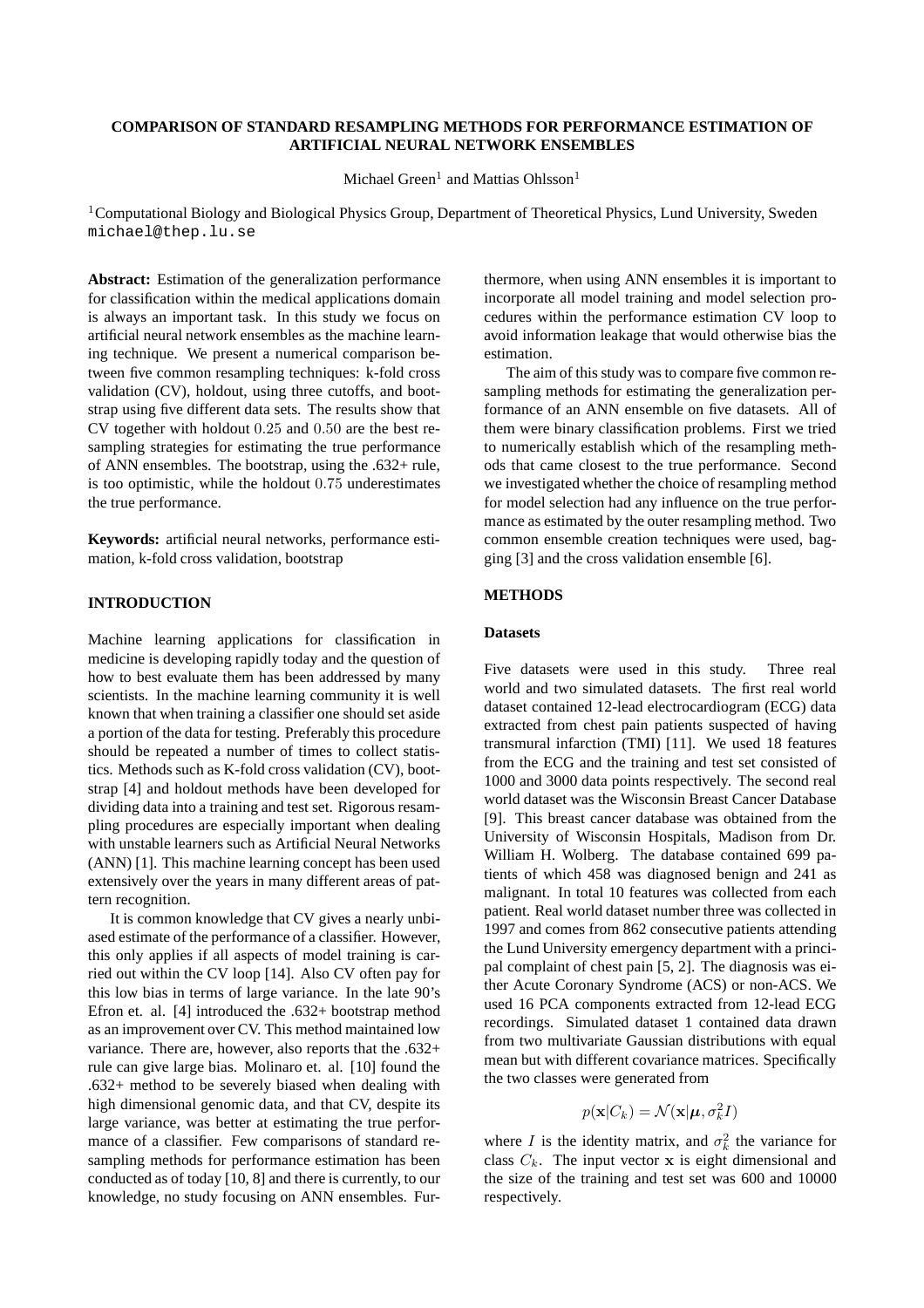The second simulated dataset was acquired from two overlapping multivariate Gaussian distributions with equal covariance matrices but differing mean, as

$$
p(\mathbf{x}|C_k) = \mathcal{N}(\mathbf{x}|\boldsymbol{\mu}_k, \sigma^2 I)
$$

where I is the identity matrix, and  $\mu_k$  the mean vector for class  $C_k$ . The number of dimensions and the number of samples in the training and test set was the same as the first simulated dataset.

## **Artificial neural networks ensembles**

We used ANN in the context of bagging [3] or CV ensembles [6] of size 25 and 24, respectively, which has been found to be sufficient in numerical studies [12]. The individual ensemble member ANNs were implemented as fully connected feedforward multilayer perceptrons (MLP) with no direct input-output connections. Only one hidden layer with five hidden units was used for all datasets. Each individual ANN in the ensemble was trained using a Quasi-Newton algorithm with the kullback-leibler error function for two classes

$$
E = \sum_{n} (t_n \ln y_n + (1 - t_n) \ln(1 - y_n)) + \alpha E_{reg}
$$

featuring a weight-elimination term

$$
E_{reg} = \sum_{i} \frac{\omega_i^2}{\omega_0^2 + \omega_i^2}
$$

to possibly regularize the network. The sum runs over all the weights in the network except the biases. The reason for excluding the biases from the penalty term is that we do not wish to force the decision boundary to pass through the origin in input space.

The CV ensemble method was used as follows: The training set was randomly divided into two parts of equal size. Two ensemble members were created by training one MLP on each of the two parts. This procedure was repeated 12 times, with a new random division each time. The resulting CV ensemble consisted of 24 MLPs.

#### **Performance estimation**

We used the area under the receiver operating characteristic curve (AUC) as a performance measure for a given ANN ensemble. The AUC can be interpreted as the probability that a randomly chosen data point from class  $C_1$ has a higher output value than a randomly chosen data point from class  $C_2$  [7]. The choice of AUC as the performance measure was mostly governed by its popularity, but also because it is independent of any cut on the output value.

In every dataset used in this study we put aside a large fraction (approximately 70%) to be used as an independent test set. The remaining data was used to estimate the performance of the ANN ensemble using five different resampling methods. The *true* performance of the ANN



**Fig.** 1: Illustration of the performance estimation procedure. The data set is split into an independent test set and a training set. The latter is further divided into a *TstP* and a *TrnP* set used for the performance evaluation. The *TrnM* is finally split into a *ValM* and a *TrnM* set for the model selection. The methods used to split the data sets are indicated in the balloons.

ensemble was evaluated by training an optimal ANN ensemble on the remaining data and testing on many bootstrap samples of the test set. The optimal model was chosen by a model selection procedure described later. In other words we used the performance of the ANN ensemble on the test set as a baseline for comparing the capability of the different resampling methods for correctly estimating the true performance. The whole procedure is illustrated in Figure 1.

Five resampling methods was investigated; 5x5 fold CV, 25 fold bootstrap and 25 fold holdout using three cutoffs (0.25, 0.50 and 0.75). Thus, each method produced 25 new test and training data sets, labeled *TstP* and *TrnP* in Figure 1, from the original training data. We built an optimized ANN ensemble for every training set (*TrnP*) using a model selection procedure described in the next section. The best model was then tested on the corresponding test data (*TstP*). This resulted in 25 training and test results that we used to estimate the performance of the ANN ensemble for each method. We used the mean of the 25 test AUCs for the CV and the holdout techniques, meanwhile the .632+ rule was used when evaluating the bootstrap method. This rule is less biased than its predecessor since it corrects, to some extent, for overfitting.

### **Model selection**

The model selection consisted of a grid search for the optimal weight elimination parameter  $\alpha$ . For each value of  $\alpha$  an inner resampling session using bootstrap or CV was carried out on the training data. This process is also illustrated in Figure 1. We used 25 resamples for the inner loop, i.e., a 5x5 fold CV or a 25 fold bootstrap. A full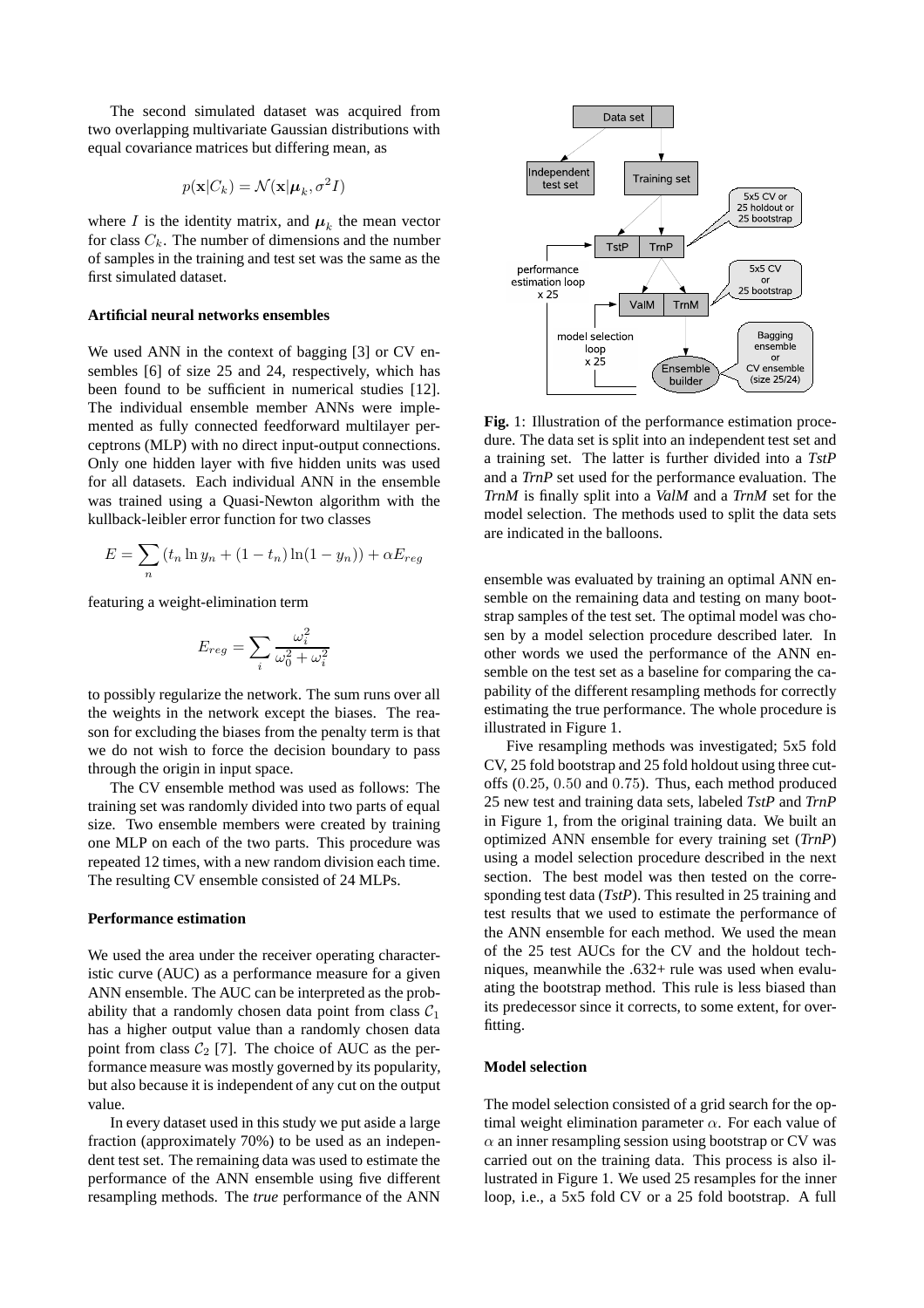ANN ensemble was built from each resample (*TrnM*) using bagging [3] or the CV ensemble [6]. The  $\alpha$  receiving the best AUC from the inner loop was used to construct an ANN bagging ensemble on the whole training set (*TrnP*).

#### **Optimal Bayes classifier for simulated data**

The two artificial datasets were generated from variants of the multivariate Gaussian distribution. Knowing the generating distribution allows us to derive the optimal Bayes classifier, that is, we can evaluate the posterior probability for class  $C_1$  given the data using Bayes' theorem. Following Bishop [1] and taking the functional form of the posterior to be sigmoid we set

$$
p(C_1|\mathbf{x}) = \frac{p(\mathbf{x}|C_1)p(C_1)}{p(\mathbf{x}|C_1)p(C_1) + p(\mathbf{x}|C_2)p(C_2)} = \frac{1}{1 + e^{-a}}
$$

so that

$$
a = \ln \frac{p(\mathbf{x}|C_1)p(C_1)}{p(\mathbf{x}|C_2)p(C_2)} = \ln \frac{p(\mathbf{x}|C_1)}{p(\mathbf{x}|C_2)}
$$

using the fact that we have  $p(C_1) = p(C_2)$ . Setting  $a = 0$ gives us the decision boundary for our problem, corresponding to a cut of 0.5. For simulated data 1 this can be interpreted as a hypersphere with radius

$$
r^2 = \frac{2}{1/\sigma_1^2 - 1/\sigma_2^2} \cdot \ln \frac{\sigma_2}{\sigma_1}.
$$

The corresponding interpretation for simulated data 2 is a hyperplane defined by

$$
\left(\frac{\mu_1 - \mu_2}{\sigma^2}\right)^T \mathbf{x} + \frac{\mu_2^2 - \mu_1^2}{2\sigma^2} = 0.
$$

The performance of these classifiers was estimated, using AUC, by evaluating them on one hundred thousand samples from each class. Their performance should serve as an upper bound for the ANN ensemble since the ANN is known to estimate the Bayesian posterior probability [13].

### **RESULTS**

The results for the five data sets using bagging ensembles and CV in the model selection are presented in Table 1 and 2. The CV and holdout using cuts 0.25 and 0.50 had similar performance for all datasets. They differed with at most three percent from each other. See Figure 3 and 2. These three methods also did a good job estimating the true performance with differences ranging from one to three percent. The holdout 0.75 and bootstrap methods were strongly biased for the majority of the datasets, and rarely performed well. The bootstrap constantly overestimated the true performance meanwhile the holdout 0.75 remained rather pessimistic in its estimation.

The true validation result was defined as the largest AUC during the model selection procedure on the whole training set. A closer look at the validation results revealed a bias for the holdout 0.75 method. It underestimated the validation performance with 4 to 12 percent.

|                   | Training     | Validation | Test |
|-------------------|--------------|------------|------|
|                   | Simulation 1 |            |      |
| CV                | 0.97         | 0.87       | 0.86 |
| <b>B</b> ootstrap | 0.99         | 0.94       | 0.89 |
| HO 0.25           | 0.97         | 0.86       | 0.86 |
| HO 0.50           | 0.99         | 0.85       | 0.85 |
| HO 0.75           | 1.00         | 0.79       | 0.80 |
| <b>True</b>       | 0.96         | 0.88       | 0.88 |
|                   | Simulation 2 |            |      |
| CV                | 0.97         | 0.87       | 0.87 |
| <b>B</b> ootstrap | 0.99         | 0.94       | 0.90 |
| HO 0.25           | 0.98         | 0.86       | 0.86 |
| HO 0.50           | 0.99         | 0.84       | 0.86 |
| HO 0.75           | 1.00         | 0.79       | 0.80 |
| <b>True</b>       | 0.88         | 0.86       | 0.84 |
|                   | <b>ACS</b>   |            |      |
| CV                | 0.91         | 0.76       | 0.73 |
| <b>B</b> ootstrap | 1.00         | 0.90       | 0.79 |
| HO 0.25           | 0.93         | 0.76       | 0.75 |
| HO 0.50           | 0.96         | 0.75       | 0.73 |
| HO 0.75           | 0.99         | 0.71       | 0.70 |
| <b>True</b>       | 0.86         | 0.77       | 0.76 |

**Table** 1: Results for all five resampling methods on ACS and both simulated datasets using bagging ensembles and CV for the model selection. The results are presented as mean AUC, except for the bootstrap method where the .632+ estimator was used.



**Fig.** 2: Boxplots for ACS data and for Simulated data 1 and 2 using bagging ensembles and CV for the model selection.

The opposite was true for the bootstrap method. It overshot the true validation performance by magnitudes ranging from 1 to 14 percent. The CV, holdout 0.50 and 0.25 methods only differed slightly from the true validation performance.

Turning our eyes to the CV ensembles in Table 3 and 4 we see that the results closely resembles the results for the bagging ensembles. Comparing the box plots in Figure 5 and 4 with Figure 3 and 2, no obvious differences could be found between CV and bagging ensembles for any of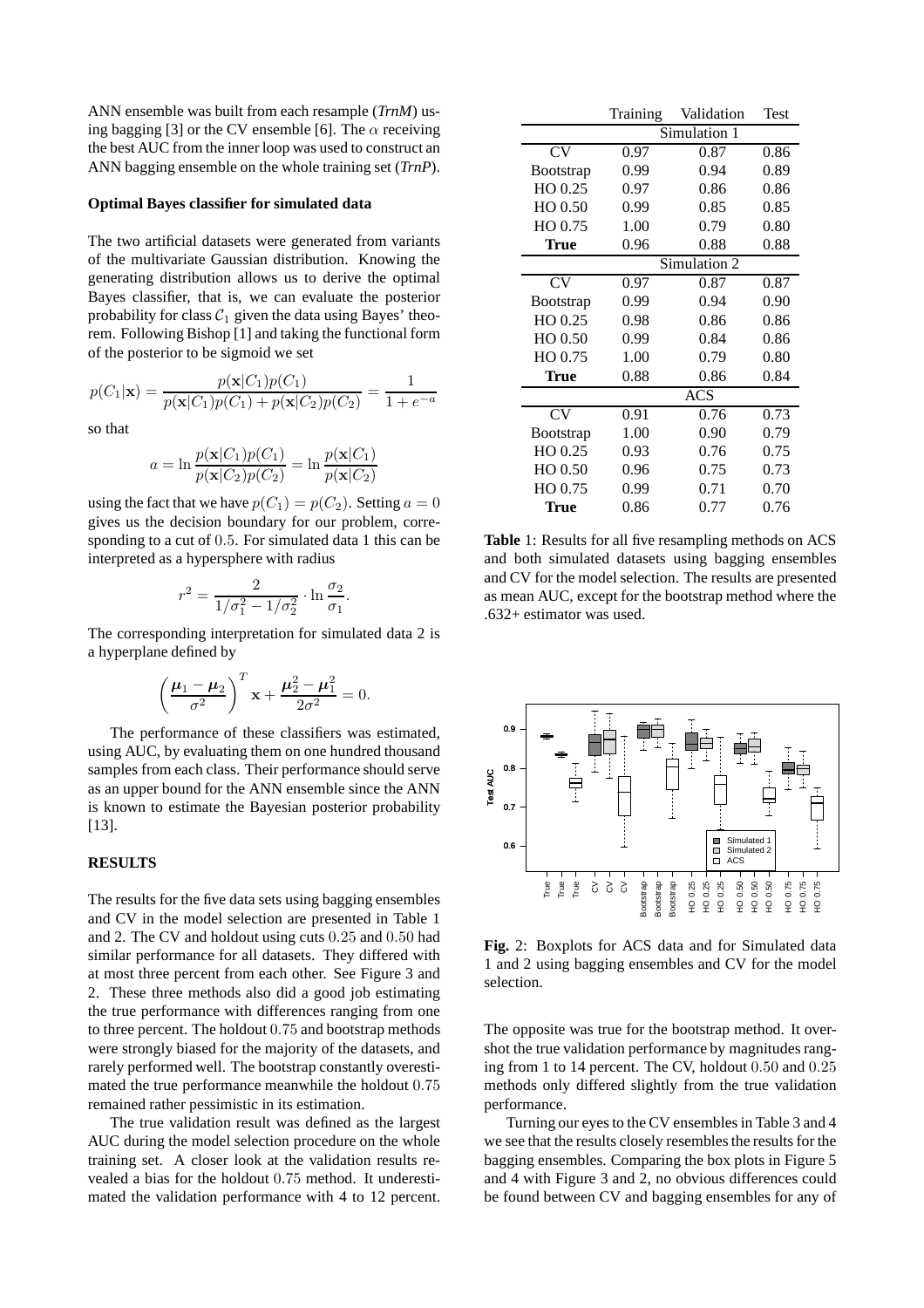|                   | Training      | Validation | <b>Test</b> |
|-------------------|---------------|------------|-------------|
|                   | Breast cancer |            |             |
| CV                | 1.00          | 0.99       | 0.99        |
| <b>B</b> ootstrap | 1.00          | 1.00       | 0.99        |
| HO 0.25           | 1.00          | 0.99       | 0.99        |
| $HO$ $0.50$       | 1.00          | 1.00       | 0.99        |
| HO 0.75           | 1.00          | 0.87       | 0.99        |
| True              | 1.00          | 0.99       | 0.99        |
|                   | <b>TMI</b>    |            |             |
| CV                | 0.99          | 0.94       | 0.93        |
| <b>B</b> ootstrap | 1.00          | 0.97       | 0.95        |
| $HO$ 0.25         | 0.99          | 0.92       | 0.94        |
| $HO$ $0.50$       | 0.99          | 0.91       | 0.92        |
| HO 0.75           | 0.99          | 0.87       | 0.88        |
| True              | 0.99          | 0.94       | 0.93        |

**Table** 2: Results for all five resampling methods on Breast cancer and TMI data using bagging ensembles and CV for the model selection. The results are presented as mean AUC, except for the bootstrap method where the .632+ estimator was used.



**Fig.** 3: Boxplots for the Breast cancer data and the TMI data using bagging ensembles and CV for the model selection.

the data sets.

Training a single MLP instead of an entire ensemble resulted in a downward bias for all datasets. All methods underestimated the true performance to a larger extent than when using ensembles indicating that the single MLP was not able to generalize as well from the data. Boxplots for the single MLP are shown in Figures 6 and 7.

Using the .632+ bootstrap estimator during the model selection produced the same estimation of the true performance as the CV. However, the models selected by the two different strategies differed as well as the corresponding AUCs. Looking closer into the values of the regularization parameter  $\alpha$  selected by the two different model selection methods we found that most  $\alpha$ 's were small, indicating that no or very little regularization were optimal for the ensembles.

|                   | Training     | Validation | Test |
|-------------------|--------------|------------|------|
|                   | Simulation 1 |            |      |
| CV                | 0.97         | 0.87       | 0.87 |
| <b>B</b> ootstrap | 0.99         | 0.94       | 0.90 |
| HO 0.25           | 0.97         | 0.87       | 0.87 |
| HO 0.50           | 0.98         | 0.84       | 0.85 |
| HO 0.75           | 0.99         | 0.78       | 0.80 |
| True              | 0.95         | 0.88       | 0.88 |
|                   | Simulation 2 |            |      |
| CV                | 0.97         | 0.87       | 0.87 |
| <b>B</b> ootstrap | 0.99         | 0.94       | 0.90 |
| HO 0.25           | 0.98         | 0.87       | 0.87 |
| HO 0.50           | 0.99         | 0.84       | 0.85 |
| HO 0.75           | 0.99         | 0.79       | 0.80 |
| <b>True</b>       | 0.88         | 0.86       | 0.83 |
|                   | <b>ACS</b>   |            |      |
| CV                | 0.92         | 0.76       | 0.72 |
| <b>B</b> ootstrap | 0.99         | 0.90       | 0.79 |
| HO 0.25           | 0.94         | 0.76       | 0.75 |
| HO 0.50           | 0.97         | 0.76       | 0.73 |
| HO 0.75           | 0.99         | 0.72       | 0.70 |
| <b>True</b>       | 0.92         | 0.76       | 0.76 |

**Table** 3: Results for all five resampling methods on ACS and both simulated datasets using CV ensembles and CV for the model selection. The results are presented as mean AUC, except for the bootstrap method where the .632+ estimator was used.

# **DISCUSSION AND CONCLUSION**

In this paper we examine five common resampling methods for the purpose of estimating the generalization performance using ANN classification ensembles. The process of training an ANN ensemble also includes resampling methods for creating the ensemble and resampling methods for the model selection part. To limit the number of combinations of resampling methods to test, the ensemble creation was limited to the bagging and cross validation ensemble. Furthermore, in the model selection part only two resampling methods were tested, CV and bootstrap. Although CV and bootstrap gave different estimations of the true test performance, no difference was found when using them in the model selection part. The reason for this is probably because the purpose of the model selection is to determine the regularization parameter  $\alpha$ . Now for ANN ensembles in general one expects little or no regularization at all, and this was confirmed in our results since the selected models had overall small  $\alpha$ 's. The model selection part is therefore not crucial, hence no difference between CV and bootstrap. In this study no feature selection was performed since the input variables were predefined. When including feature selection in the model selection process it may turn out that different resampling methods for the model selection will give different results.

Turning to the true performance estimation results we found that CV, holdout 0.25 and 0.50 performed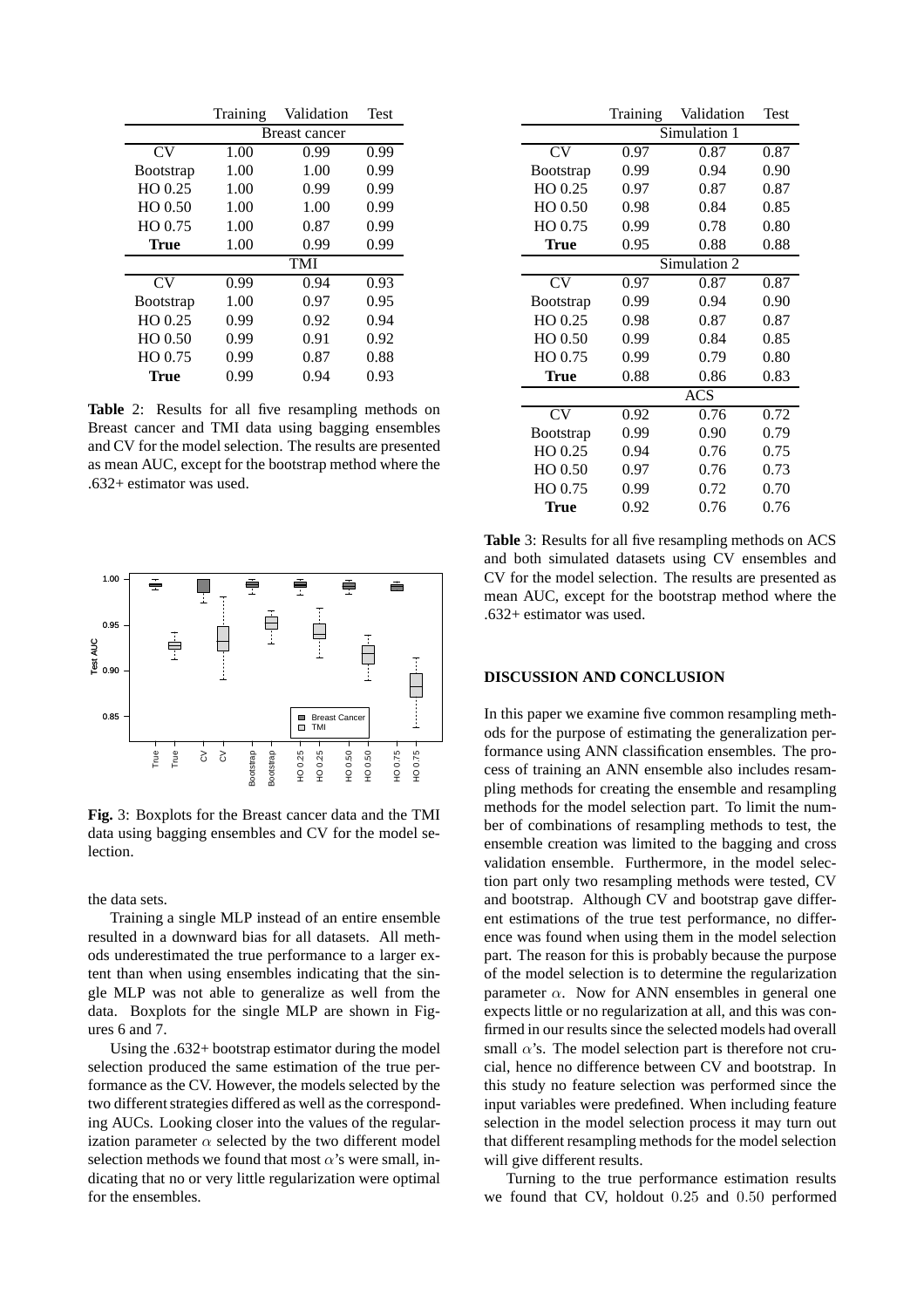|                   | Training             | Validation | <b>Test</b> |
|-------------------|----------------------|------------|-------------|
|                   | <b>Breast cancer</b> |            |             |
| CV <sub></sub>    | 1.00                 | 0.99       | 0.99        |
| <b>B</b> ootstrap | 1.00                 | 1.00       | 0.99        |
| $HO$ 0.25         | 1.00                 | 0.99       | 0.99        |
| $HO$ $0.50$       | 1.00                 | 1.00       | 0.99        |
| HO 0.75           | 1.00                 | 0.95       | 0.99        |
| <b>True</b>       | 1.00                 | 0.99       | 0.99        |
|                   | <b>TMI</b>           |            |             |
| CV <sub></sub>    | 0.99                 | 0.92       | 0.93        |
| <b>B</b> ootstrap | 1.00                 | 0.97       | 0.95        |
| HO 0.25           | 0.99                 | 0.92       | 0.92        |
| $HO$ $0.50$       | 0.99                 | 0.91       | 0.92        |
| HO 0.75           | 0.98                 | 0.87       | 0.87        |
| True              | 0.98                 | 0.94       | 0.92        |

**Table** 4: Results for all five resampling methods on Breast cancer and TMI data using CV ensembles and CV for the model selection. The results are presented as mean AUC, except for the bootstrap method where the .632+ estimator was used.



**Fig.** 4: Boxplots for ACS data and for Simulated data 1 and 2 using CV ensembles and CV for the model selection.

equally well. The bootstrap method, using the .632+ rule, was constantly overestimating the test performance. Although the .632+ rule should compensate for possible overfitting, which is the case for the individual members of the ensemble, it is still biased. The holdout 0.75 resampling method was on the other hand constantly underestimating the true performance. This is probably due to the low fraction of data used to construct the ANN ensemble, hence a very inaccurate model.

Lingering on the true performance we found that the ANN ensemble succeeded to reach the optimal Bayes estimate using the second artificial data set. The first artificial problem was much more difficult and the true performance of the ANN ensemble did not match the Bayes estimate of 0.93. However, this was mainly an effect of undersampling since only 600 data points were used to construct the ANN ensemble. Increasing the flexibility of



**Fig.** 5: Boxplots for the Breast cancer data and the TMI data using CV ensembles and CV for the model selection.



**Fig.** 6: Boxplots for ACS data and for Simulated data 1 and 2 using a single MLP and CV for the model selection.

the networks as well as the amount of data available to the construction of the ANN ensemble alleviated this problem, indicating that our definition of *truth* made sense.

In this study we tested five different data sets, originating from three medical classification problems and two artificial ones. The medical applications ranged from being difficult to very easy. For the simulated data sets, one was linear and the second one required nonlinearity for the optimal solution. The advantage of using simulated data is of course the unlimited amount of test data. Although only a small number of data sets were used we believe that they represents suitable mix of different classification problems.

In conclusion we found, for our choice of data sets and training procedures, the best resampling strategies for estimating the true performance of an ANN ensemble to be the CV and holdout, using cutoff 0.25 and 0.50, methods. The .632+ bootstrap did not match this performance but still gave a much more accurate estimation than holdout 0.75. The choice of resampling technique in the model selection did not influence the final estimation. We can also confirm the well known advantage of using ANN ensembles compared to single ANNs.